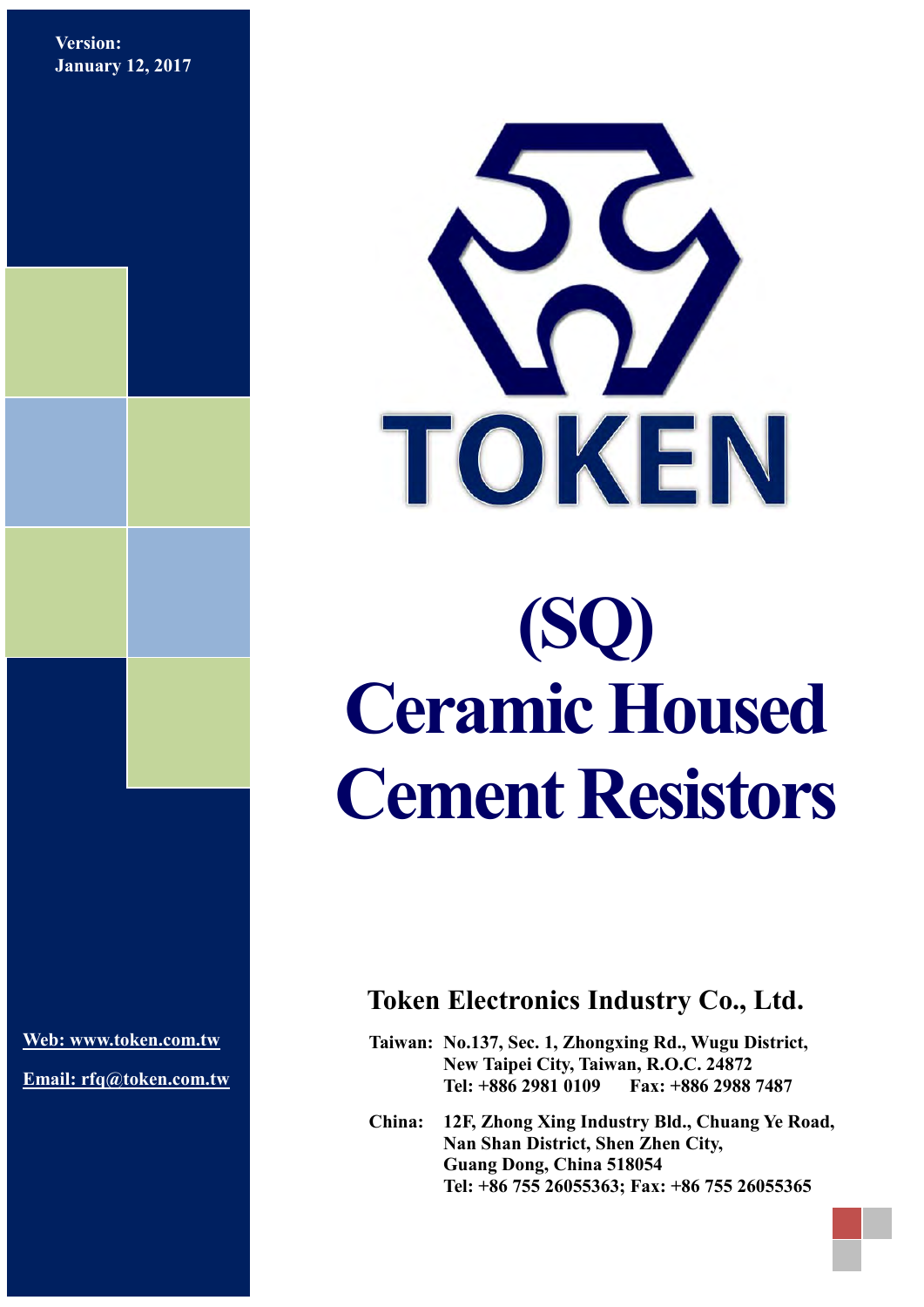

## **Product Introduction**

## **Low-cost Ceramic Encased Cement Resistors Suit High Volumes and High Temperatures.**

#### **Features :**

 $\overline{a}$ 

- Low cost, space saving
- RoHS compliant with 100% lead free
- Direct mounting on printed circuit board
- Circuit board lock-in mounting tabs available
- $\bullet$  High performance for power required applications
- $\bullet$  High power to size ratio, Special inorganic potting compound
- Ceramic case provide high thermal conductivity in a fireproof package

#### **Applications :**

- Power supplies
- Voltage dividers
- $\bullet$  Motor controllers
- Automotive applications
- Power electronics circuits

Token electronics offers commercial grade ceramic-housed power wire wound and film resistors. For medium to high rated power (2W...50W), SQ resistors provide full electrical insulation mounted in a ceramic case.

Axial, radial, vertical styles and several mounting techniques of wire leads or quick disconnects are available from Token's SQP, SQM, SQZ, and SQH.

The SQ series power resistors feature ideal specifications for high volume and high-temperature applications. Frequently used

in power supplies, motor controllers, and automotive applications, these products can be custom tailored to individual needs.

With the extended resistance range and high-temperature rating, the resistors can be specified for operation in harsh environments. The SQ series wire wound resistors feature a resistance range from 0.1Ω to 3KΩ, while the SQ series power film resistors have a resistance range of 80Ω to 150KΩ.

Standard tolerances for both devices are to  $\pm 5\%$ , with TCRs of  $\pm 300$ ppm/°C and above. Token is equipped to design and produce custom components to meet many design and reliability demands. Contact us with your specific needs. For more information, please link to Token official website ["General Purpose Resistors"](http://www.token.com.tw/resistor/index.html).



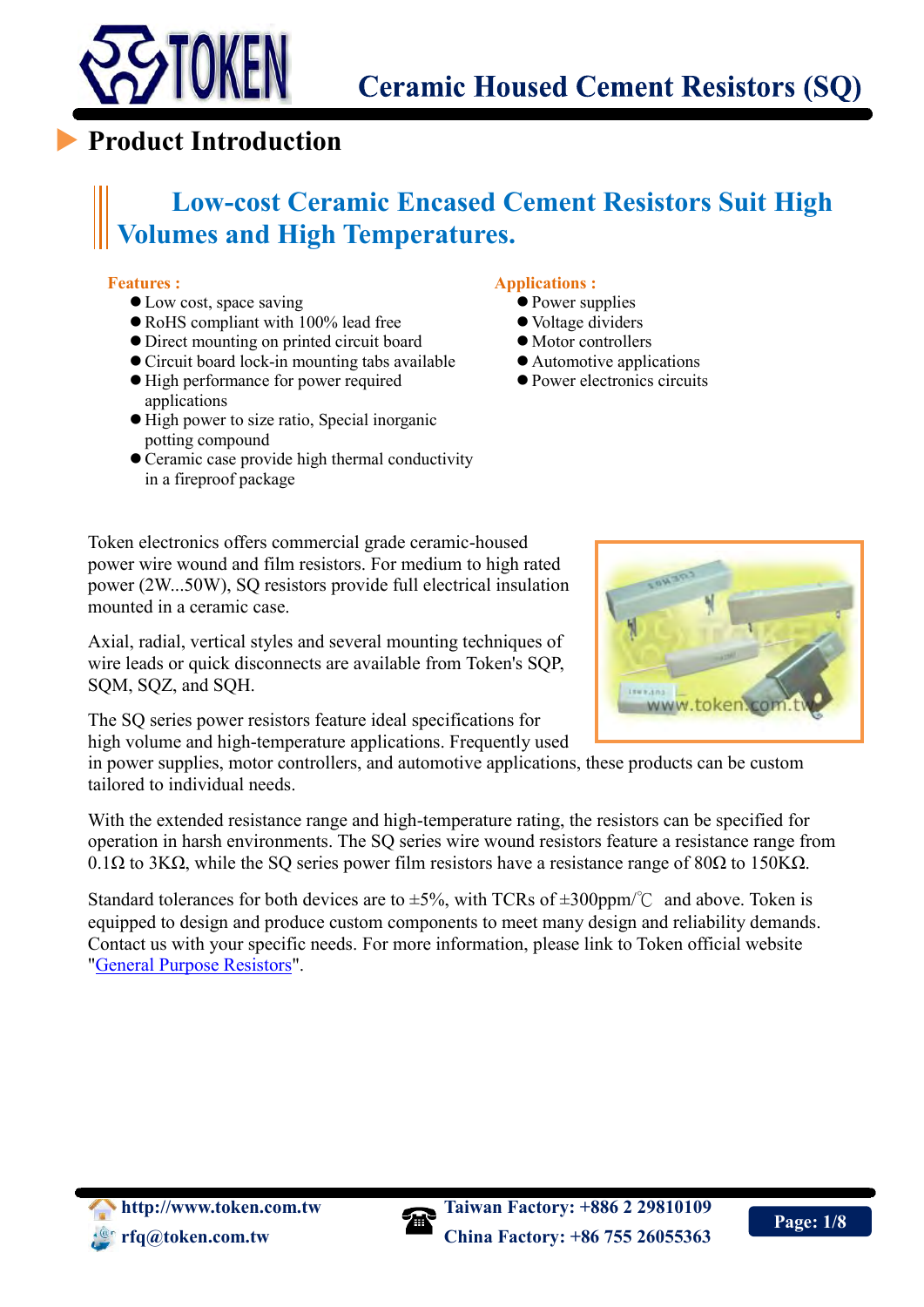

# **SQP Dim.**

## **Dimensions (SQP)**

| <b>Type</b> |         |          | <b>Dimension</b> (mm) |                | Resistance Range $(\Omega)$ |                 |
|-------------|---------|----------|-----------------------|----------------|-----------------------------|-----------------|
| <b>SQP</b>  | $W\pm1$ | $H\pm 1$ | $L\pm 1.5$            | $d \pm 0.05$   | <b>SQP</b>                  | <b>RS+SQP</b>   |
| 2W          | ⇁       | 7        | 18                    | $0.5 \sim 0.6$ | $0.1 - 82$                  |                 |
| 3W          | 8       | 8        | 22                    | $0.7 - 0.8$    | $0.1 - 180$                 | $181 - 33K$     |
| 5W          | 10      | 9        | 22                    | $0.7 - 0.8$    | $0.1 - 180$                 | $181 - 50K$     |
| 7W          | 10      | 9        | 35                    | $0.7 - 0.8$    | $0.1 - 430$                 | $431 - 50K$     |
| <b>10W</b>  | 10      | 9        | 48                    | $0.7 - 0.8$    | $0.1 - 470$                 | $471 - 50K$     |
| 15W         | 12.5    | 11.5     | 48                    | $0.7 - 0.8$    | $0.5 - 600$                 | $601 \sim 150K$ |
| 20W-25W     | 14      | 13.5     | 60                    | $0.7 - 0.8$    | $0.8 - 1K$                  | $1.1 \sim 150K$ |



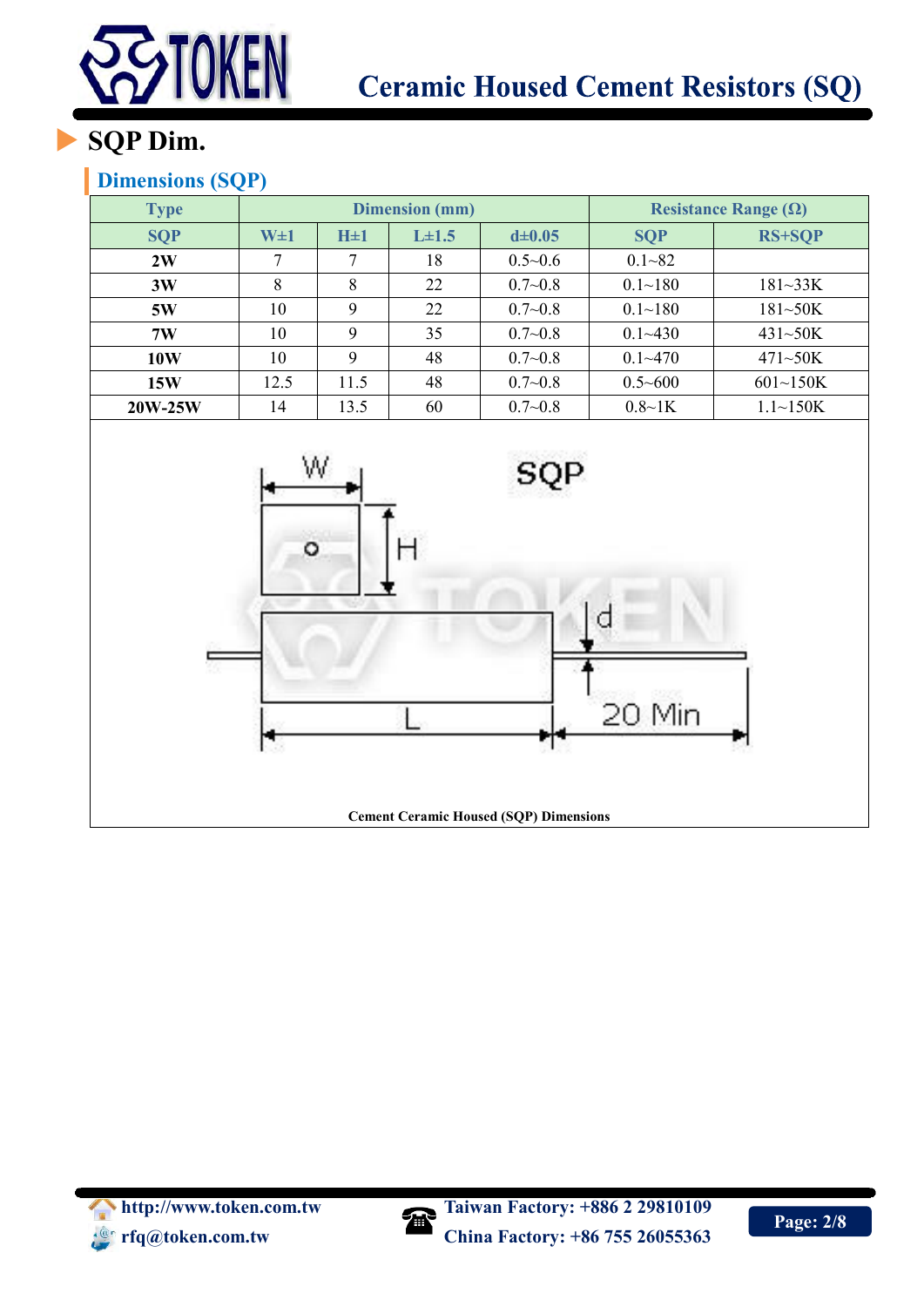

# **SQM Dim.**

### **Dimensions (SQM)**

| <b>Type</b> |           | <b>Dimension (mm)</b> |    | Resistance Range $(\Omega)$ |               |  |  |
|-------------|-----------|-----------------------|----|-----------------------------|---------------|--|--|
| <b>SQM</b>  | $H\pm1.5$ | $W\pm1$<br>$S\pm 1$   |    | <b>SQM</b>                  | <b>RS+SQM</b> |  |  |
| 2W          | 20        | 12                    | 8  | $0.1 - 8.0$                 | 81-50K        |  |  |
| 3W          | 25        | 12                    |    | $0.1 - 180$                 | 181-50K       |  |  |
| 5W          | 25        | 13                    |    | $0.1 - 180$                 | 181-50K       |  |  |
| 7W          | 39        | 13                    |    | $0.1 - 430$                 | 431-47K       |  |  |
| 10W         | 51        | 13                    | 12 | $0.1 - 470$                 | 471-47K       |  |  |
| <b>10WS</b> | 35        | 16                    | 12 | $0.1 - 430$                 | 431-47K       |  |  |



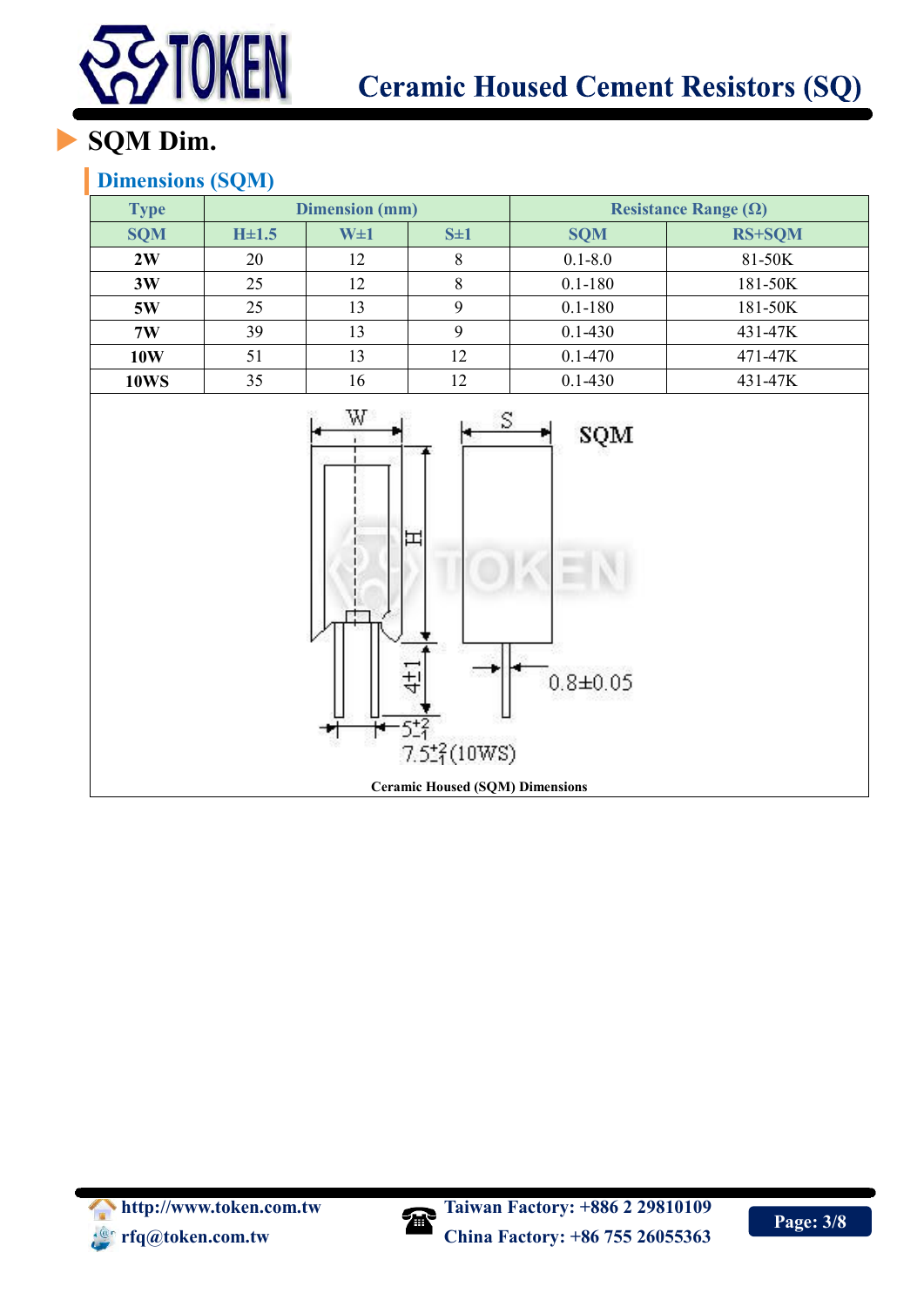

# **SQT Dim.**

### **Dimensions (SQT)**

| <b>Type</b> |           |                       | <b>Dimension</b> (mm) |                                                                     | Resistance Range $(\Omega)$ |               |
|-------------|-----------|-----------------------|-----------------------|---------------------------------------------------------------------|-----------------------------|---------------|
| <b>SQT</b>  | $H\pm1.5$ | $W\pm1$               | $L\pm 1$              | $t\pm 1$                                                            | <b>SQT</b>                  | <b>RS+SQM</b> |
| 3W          | 9         | 10                    | 22                    | 1.5                                                                 | $0.1 - 180$                 | 181-50K       |
| 5W          | 9         | 10                    | 22                    | 1.5                                                                 | $0.1 - 180$                 | 181-50K       |
| 7W          | 9         | 10                    | 35                    | 3.0                                                                 | $0.1 - 430$                 | 431-47K       |
| <b>10W</b>  | 9         | 10                    | 48                    | 3.0                                                                 | $0.1 - 470$                 | 471-47K       |
|             |           | W<br>$\bullet$<br>l 4 | 国<br>L                | 06/2012/02<br>SOT<br><b>Cement Ceramic Encased (SQT) Dimensions</b> | ᅲ<br>$727 \text{ Min}$      |               |

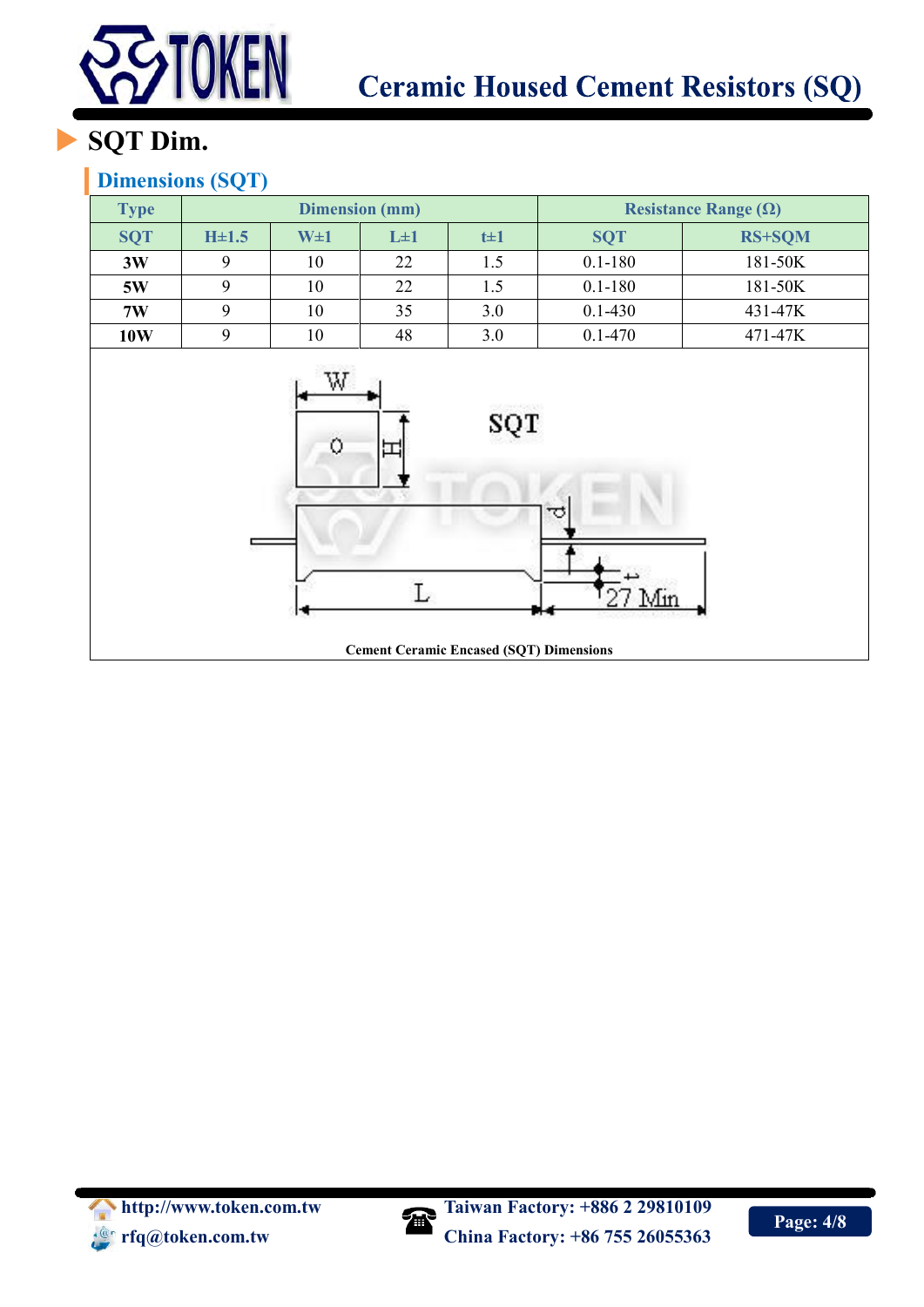

## **SQH Dim.**

### **Dimensions (SQH)**

| <b>Type</b>                                                                                                    | <b>Dimension</b> (mm) |           |           |          |            |           |              |                |             | Resistance Range $(\Omega)$ | <b>Max</b>                       |
|----------------------------------------------------------------------------------------------------------------|-----------------------|-----------|-----------|----------|------------|-----------|--------------|----------------|-------------|-----------------------------|----------------------------------|
| <b>SQH</b>                                                                                                     | $W\pm1$               | $H \pm 1$ | $L\pm1.5$ | $P\pm 1$ | $H1 \pm 1$ | $D\pm0.5$ | $P1 \pm 0.2$ | $P2\pm0.2$     | <b>SQH</b>  | <b>RS+SQH</b>               | <b>Working</b><br><b>Voltage</b> |
| <b>10W</b>                                                                                                     | 10                    | 9         | 48        | 32       | 21         | 5         | 2.5          | $\overline{2}$ | $0.1 - 500$ | 500~50K                     | 500V                             |
| 15W                                                                                                            | 12.5                  | 11.5      | 48        | 32       | 21         | 5         | 2.5          | 2              | $1 \sim 1K$ | 1K~150K                     | 600V                             |
| 20W                                                                                                            | 14.5                  | 13.5      | 60        | 43       | 24         | 6         | 3.0          | 2.5            | $1 \sim 2K$ | $2K \sim 150K$              | 700V                             |
| 30W                                                                                                            | 19                    | 19        | 75        | 56       | 29         | 6         | 3.0          | 2.5            | $1 - 2K$    |                             | 700V                             |
| 40W                                                                                                            | 19                    | 19        | 90        | 67       | 29         | 6         | 3.0          | 2.5            | 2~3K        |                             | 700V                             |
| 50W                                                                                                            | 19                    | 19        | 90        | 67       | 29         | 6         | 3.0          | 2.5            | 2~3K        |                             | 700V                             |
| D<br>D<br>SQH<br>$\phi$ 2.7<br>P<br>0.6.<br>ೌ<br>Pi<br>田<br>田<br>P <sub>2</sub><br>IП<br>$\mathbf L$<br>W<br>W |                       |           |           |          |            |           |              |                |             |                             |                                  |

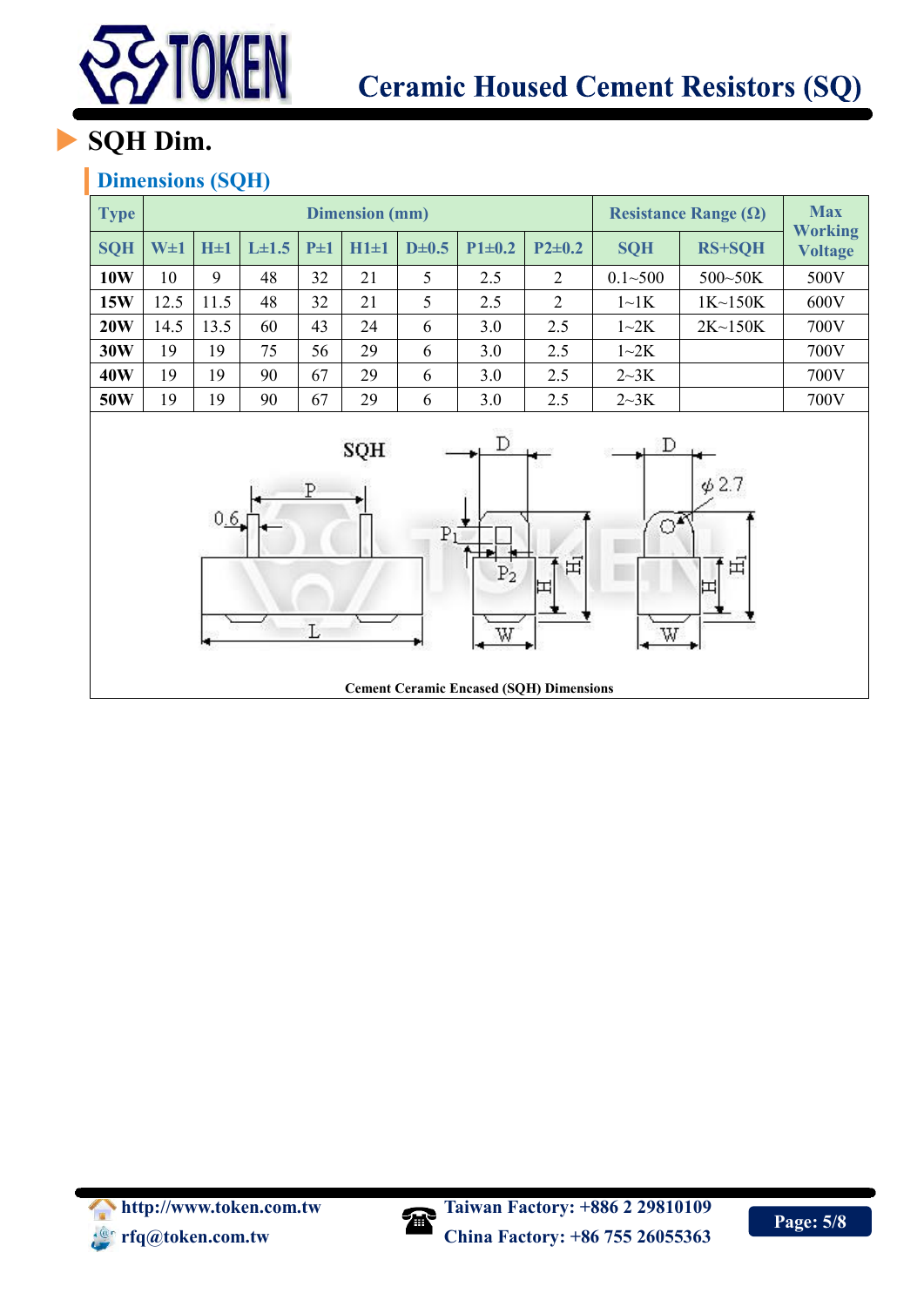

## **SQZ Dim.**

### **Dimensions (SQZ)**

| <b>Type</b>                                                                                                                                                                           | <b>Dimension</b> (mm) |         |           |           |           |                |           |           |            |            |             | Resistance Range $(\Omega)$ |
|---------------------------------------------------------------------------------------------------------------------------------------------------------------------------------------|-----------------------|---------|-----------|-----------|-----------|----------------|-----------|-----------|------------|------------|-------------|-----------------------------|
| <b>SQZ</b>                                                                                                                                                                            | $L\pm1.5$             | $W\pm1$ | $H \pm 1$ | $P\pm1.5$ | <b>P1</b> | P <sub>2</sub> | <b>P3</b> | <b>P4</b> | $H1 \pm 1$ | $H2 \pm 1$ | <b>SQZ</b>  | RS+SQZ                      |
| 5W                                                                                                                                                                                    | 25(28)                | 10      | 10        | 9.5(15)   | 4.2       | $\overline{2}$ | 5         | 1.5       | 25         | 10.5       | $0.1 - 130$ | 131-50K                     |
| 7W                                                                                                                                                                                    | 36                    | 10      | 10        | 20        | 4.2       | $\overline{2}$ | 5         | 1.5       | 25         | 10.5       | $0.1 - 430$ | 431-50K                     |
| <b>10W</b>                                                                                                                                                                            | 48                    | 10      | 10        | 32        | 4.2       | $\overline{2}$ | 5         | 1.5       | 25         | 10.5       | $0.2 - 470$ | 471-50K                     |
| 15W                                                                                                                                                                                   | 48                    | 12.5    | 12        | 32        | 4.2       | $\overline{2}$ | 5         | 1.5       | 26         | 10.5       | $1 - 600$   | 601-150K                    |
| 20.25W                                                                                                                                                                                | 60                    | 15      | 13        | 42        | $\tau$    | 6              | $10\,$    | 2.7       | 36         | 15.0       | $1-1K$      | 1.1K-150K                   |
| sąz<br>$P_3 \pm 0.2$<br>Ρ<br>$P_4 \pm 0.2$<br>0.4<br>$P_1 \pm 0.2$<br>$\mathbb{H}_2$<br>田<br>$\frac{1}{P_2 \pm 0.2}$<br>出<br>W<br>L<br><b>Cement Ceramic Encased (SQZ) Dimensions</b> |                       |         |           |           |           |                |           |           |            |            |             |                             |



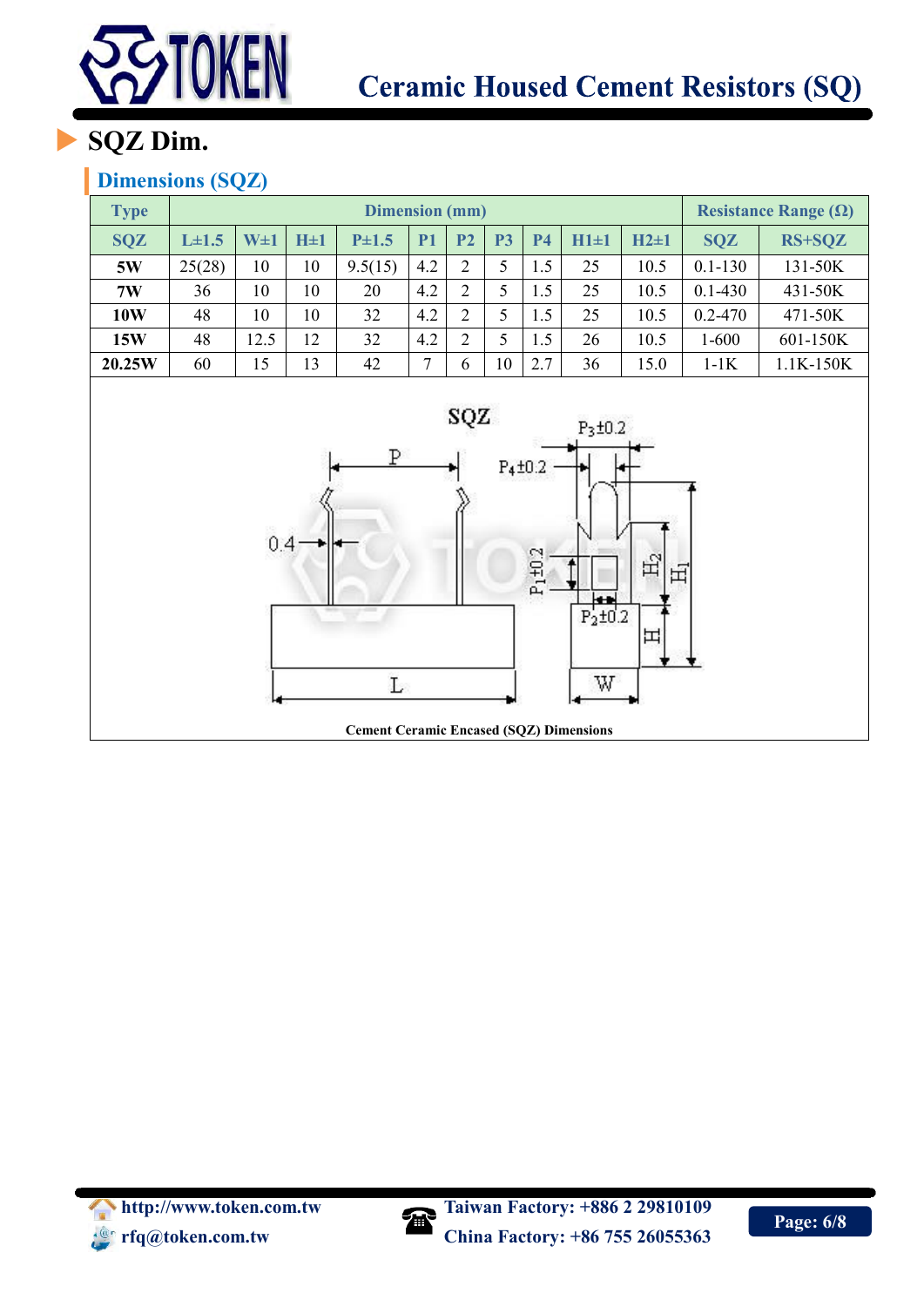

## **Electrical Performance**

#### **Electrical Performance (SQ)**

| <b>TEST ITEMS</b>               | <b>CONDITION</b>                               | <b>SPEC.</b>       |
|---------------------------------|------------------------------------------------|--------------------|
| <b>Resistance Temp Coeff.</b>   | $-30^{\circ}$ C ~ 200 $^{\circ}$ C             | $\pm 300$ ppm / °C |
| <b>Short Time Over Load</b>     | 2.5 times of rated wattage for 5 sec.          | $\pm 2\%$          |
| <b>Rated Load</b>               | Rated wattage for 30 min.                      | $\pm 1\%$          |
| <b>Voltage Withstanding</b>     | 800 v AC 1 min.                                | no charge          |
| Temp. Cycle                     | $-30^{\circ}$ C ~ 85 $^{\circ}$ C for 5 cycles | $\pm 1\%$          |
| <b>Load Life</b>                | 70°C on-off cycle 1000hrs.                     | $\pm 5\%$          |
| <b>Moisture-proof Load Life</b> | $40^{\circ}$ C 95% RH on-off cycle 500 hrs.    | $\pm$ 5 %          |
| Incombustibility                | 16 times of rated wattage for 5 min.           | not flamed         |

## **Material Specifications**

## **Material Specifications (SQ)**

- **Core** :
	- High purity grade alumina ceramic rod.
- **Terminals** :
	- Tin/lead plated (Lead (Pb)-free will be 100 % tin).
- **Body** :
	- Steatite ceramic case with inorganic potting compound.
- **Element** :

Copper-nickel alloy, nickel-chrome alloy, resistive wirewound or power film depending on resistance value.

## **Order Codes**

## **Order Codes (SQ)**

| <b>SQP</b>  | 5W                 |      | <b>100R</b>                 | IJ                          | <b>Bulk</b> |
|-------------|--------------------|------|-----------------------------|-----------------------------|-------------|
| Part Number | <b>Rated Power</b> |      | Resistance Value $(\Omega)$ | <b>Resistance Tolerance</b> | Package     |
| SQP         | (W)                | 0R1  | $0.1\Omega$                 | $(\%)$                      |             |
| SQM         |                    | 100R | $100\Omega$                 | $\pm 5\%$                   |             |
| SQT         |                    | 1K   | 1ΚΩ                         |                             |             |
| <b>SQH</b>  |                    | 100K | $100K\Omega$                |                             |             |
| SQZ         |                    |      |                             |                             |             |